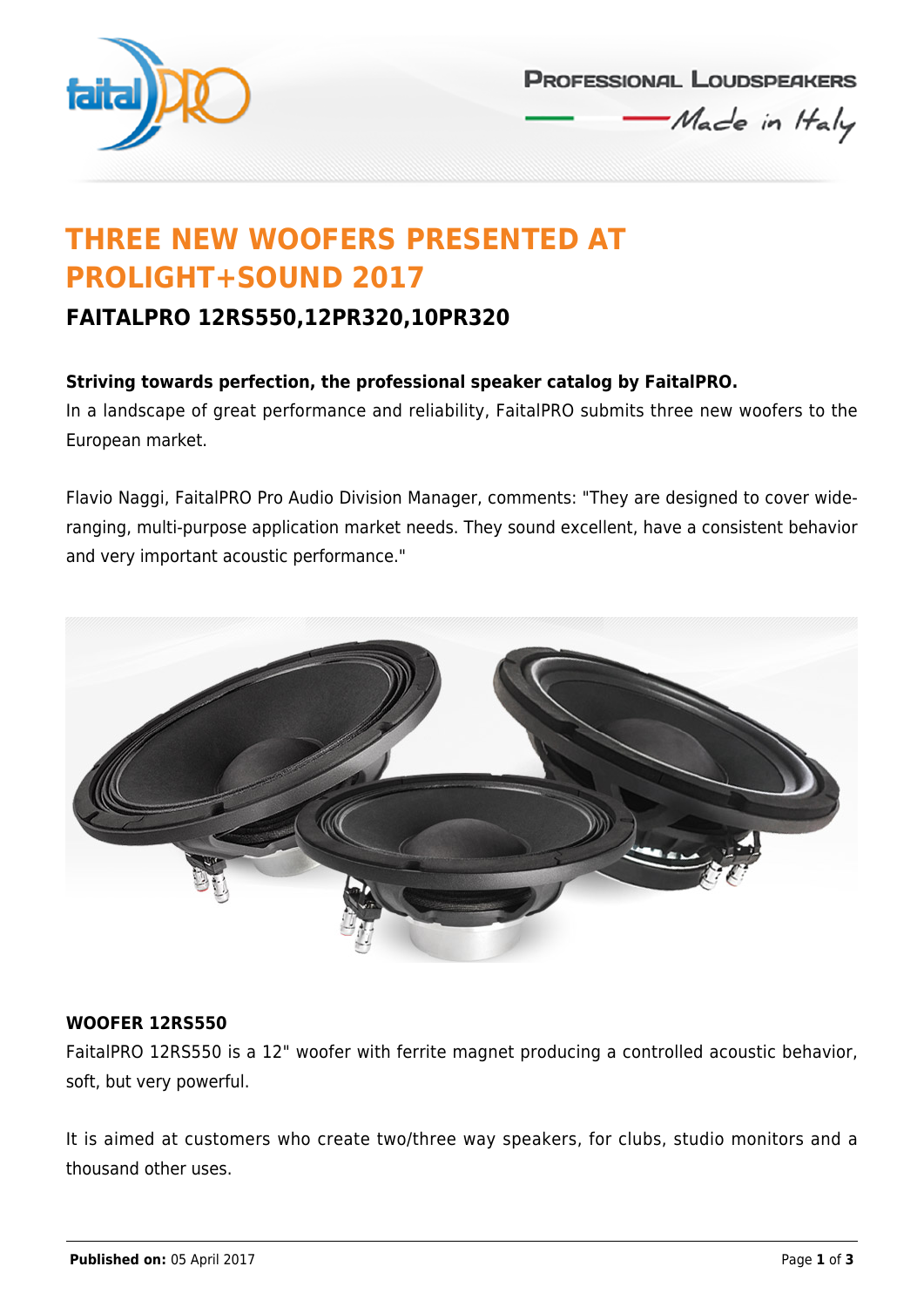

**PROFESSIONAL LOUDSPEAKERS** 

Made in Haly

It deliberately offers controlled efficiency to respond to all situations where average efficiency systems and "accommodative" tonality are needed. It almost borders on the hi-fi market; purposely less harsh if compared to the typical style of the pro-audio speakers.

It produces, therefore, an attractive sound, all-round, non-aggressive, for a classic low bass that "where you put it, it sounds."

The indicator of this desire is in the EBP (Efficiency Bandwidth Product) parameter of 108 Hz, which suggests its use in simple construction loudspeakers, standard type SLR, front loaded.

It requires no special crossover cuts or unusual size of the cabinet. It implements a waterproof membrane in mixed cellulose pulp of high quality synthetic fibers and provides a rubber edge.

Other crucial parameters are: 77mm voice coil, declared nominal power of 500W and 1000 W of maximum (according to AES standard), 93 dB of efficiency and "typical bass" use from 45 to 2500 Hz of bandwidth.

### **WOOFER 10PR320 and 12PR320**

The two new woofers by FaitalPRO, 10PR320 and 12PR320, represent the evolution of existing PR300, models 10 and 12", on a totally different basket and based on a more flexible magnetic circuit.

Designed for low and medium-low frequencies in two-way speakers and especially in MI market (electric bass, jazz guitar, but not only) and general Pro-Audio market.

They are ideal where 10" and 12" woofers are needed to extend the low frequency response beyond the standard products available to date.

The type of sound produced can be defined as "nice & clean".

Both models provide a 65mm, 2.5" coil with good power handling, and a real 300 W and 600 W maximum (AES).

The true novelty for both is the engine, with the neodymium magnet attached to the outside of the